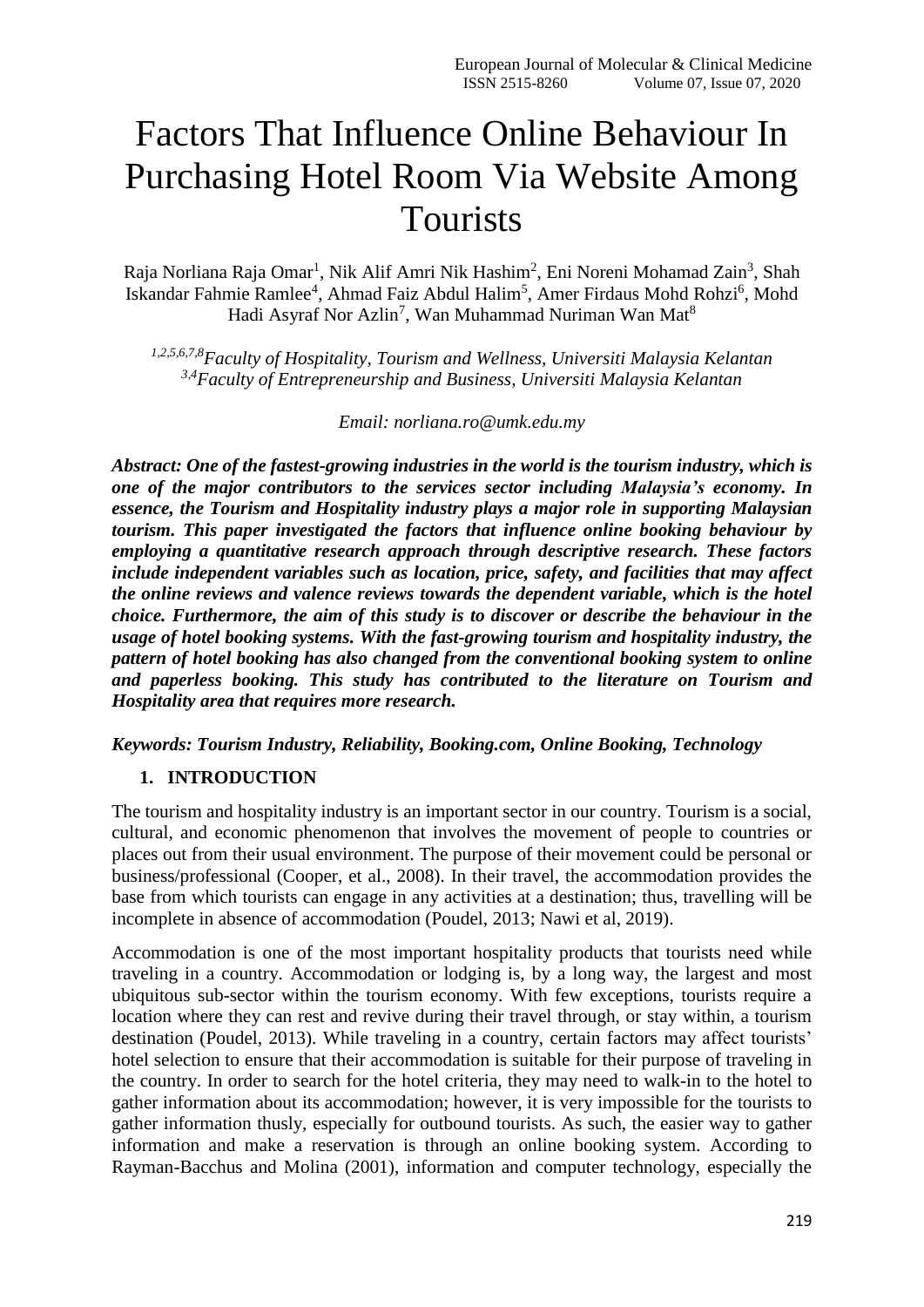Internet, has changed the socioeconomic context of tourism and stimulated further changes (Hashim et al., 2020; Nik Hashim, 2019). There are many online booking systems that are easy and convenient to use such as booking.com.

#### *Problem Statement*

Every hotel has a problem to sustain the number of guests every year; hence, one of the solutions that the hotel organisation should consider is by enabling reservations through an online booking system and ensuring that the system is functioning well (Samengon et al., 2020). However, customers have been experiencing circumstances below their expectations than what is offered and published in the hotel booking system, for example, the services and facilities did not meet customer satisfaction and the standards of quality. Moreover, the hotel organisation has also experienced fake bookings that may lead to insufficient hotel rooms to the real customers who intend to reserve the hotel rooms (Nawi et al., 2019). Another arising problem also involves inaccurate information about the establishment location by which the location description in the hotel booking system is not accurate. Last but not least, the booking system price has slightly increased from the standard price as additional service charges have been implemented.

### **2. LITERATURE REVIEW**

Investments from the public and private sectors are vital for the general economic growth as well as sectoral growth such as the tourism sector, and tourism has been considered as a medium for promoting better understanding and peace among nations. According to the World Tourism Organization (2020), tourism refers to travelling for pleasure or business, the theory and practice of touring, the business of attracting, accommodating, and entertaining tourists, and the business of operating tours. Generally, the UNWTO defines tourism in terms that go "beyond the common perception of tourism as being limited to holiday activity only", as people "travel to and stay in places outside their usual environment for not more than one consecutive year for leisure and not less than 24 hours for business and other purposes" (Frangialli, Habermann, Franchet, & Kincannon, 2001). Accommodation is only one component of the hospitality sector per the typology of establishments providing hospitality services (Page, 2009, p.255) such as hotels, restaurants, cafes and catering places, night clubs and licensed clubs, takeaway food bars, public houses, canteens, camping and caravanning sites, holiday camps, and short-stay tourist accommodation.

The use of technology in service is undeniably useful to improve service levels and hotel operations in many ways (Aziz et al., 2019; Hashim et al., 2020). Being adaptable with fastgrowing technologies, online booking keeps the reservation system periodically, for example, 20% of the reservations in the United States are made through the internet (Jin-Zhao & Jing, 2009). Innovations should also take place inside the guest rooms with WiFi, portable tablet for lights and aircond switch, auto-sleep televisions, and auto-lock door for safety. Most of these technological innovations will cost greatly but they will also increase guests' safety and boost their satisfaction.

Buhalis (2003) in his book entitled "E-tourism: Information Technology for Strategic Tourism Management" defines e-tourism as "the digitisation of all the processes and value chains in the tourism, travel, hospitality, and catering industries that enable organisations to maximise their efficiency and effectiveness" (Buhalis, 2003). E-tourism is also defined as "the application of ICTs (information and communication technologies) on the tourism industry" (Buhalis, 2011). Furthermore, e-tourism can offer "a possibility to create added value for tourist products" (Buhalis, 2011). The evolution of the Internet has implications in all fields of activities,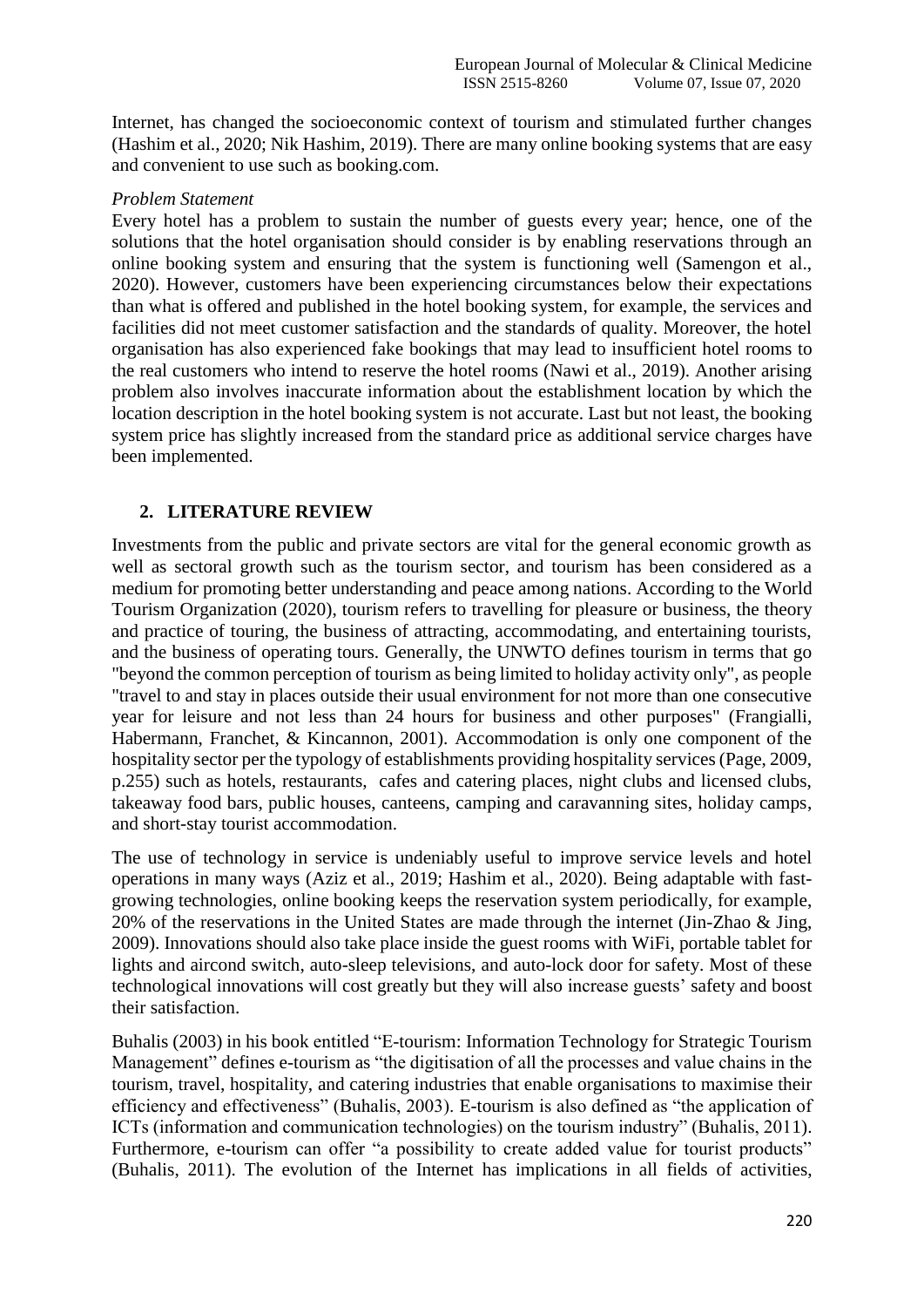especially in tourism and it has changed the strategic and operational management of businesses in the tourism sector. The internet supports all business functions (e-commerce, emarketing, e-human resources, e-management, etc.) and all sectors in the tourism industry such as e-airlines, e-hospitality, e-tour operators, e-destinations, and e-travel agencies (Buhalis, 2008). An online booking system is a software that users can use for reservation management, which allows tour and activity operators to accept bookings online and manage their phone and in-person bookings. However, they also do so much more than that as they are basically a huge step-up from the spreadsheet booking system.

The Internet has a significant impact on the tourism sector as reflected in numerous studies on the issues related to the topic (Craig Standing, Jean-Pierre Tang-Taye & Michel Boyer, 2014). Nowadays, with the availability of a new distribution channel through the Internet, travel product suppliers such as airlines, car rental companies, and hotels have taken the opportunity to revolutionise their traditional distribution methods by launching their products on the Internet (Law, Law & Wai, 2001). Consumer access and web usage, thus, present a challenge to businesses as 'technology reach' continues to grow (Ghoreishii et al., 2020; Rus & Negrusa, 2014).

These outcomes are rather confusing as most studies have recognised more elements of perceived service quality to be more significant to website users. Law and Hsu (2006), for instance, evaluated the components of lodging sites (reservation information, hotel facilities, property contact details, surrounding area, and website management) and the characteristics of each measurement esteemed by online users. Evidently, the most significant website attributes are the room rates, payment availability and security (reservation information), location in maps, hotel and room amenities (facilities information), hotel address and e-mail (contact information), telephone, transportation to the hotel, airports and sights (surrounding area information), up-to-date information, multilingual site, and short download time (website management). Sparks & Browning (2010) had also applied comparable criteria for website evaluation similar to the previous study where the criteria are divided into technical, marketing, consumer perspective, and destination information perspective.

Named geographical place (such as an airport, hotel, container freight station, or terminal) that provides permanent facilities for the movement of goods (such as customs, storage, and other support services) is designated for a stated purpose. The processes of new construction as well as the theming and standard of brands highlight the importance of location, which is presumed to be the most distinctive factor in shaping the market for hotels, although the location is only considered in interurban terms. Hotels, however, are classier according to the following locations: London; seaside resorts; urban locations outside London; transport routes and rural locations. Apparently, there is little research on the significance of the intraurban location, although our endings suggest that it is an important factor (Egan, 2000).

Accommodation location is very important for tourists as it plays a major role in the convenience of their travel. This aspect will always be selected based on the location that is close to the city they are visiting to make it easier for them to continue their vacation and explore the area. At this rate, there is a 3- to 5-star hotel for those who are attracted to this area or interested in something of luxury and style close to the downtown area (Samengon, et al., 2020).

Locations near a monument are also great tourist attractions that symbolise a country. The selected location is near a frequently visited area such as the monument as one of the important options for all tourists to stay in the area. For example, some people understand that the monument is located at a historical place, which attracts tourists to learn more about the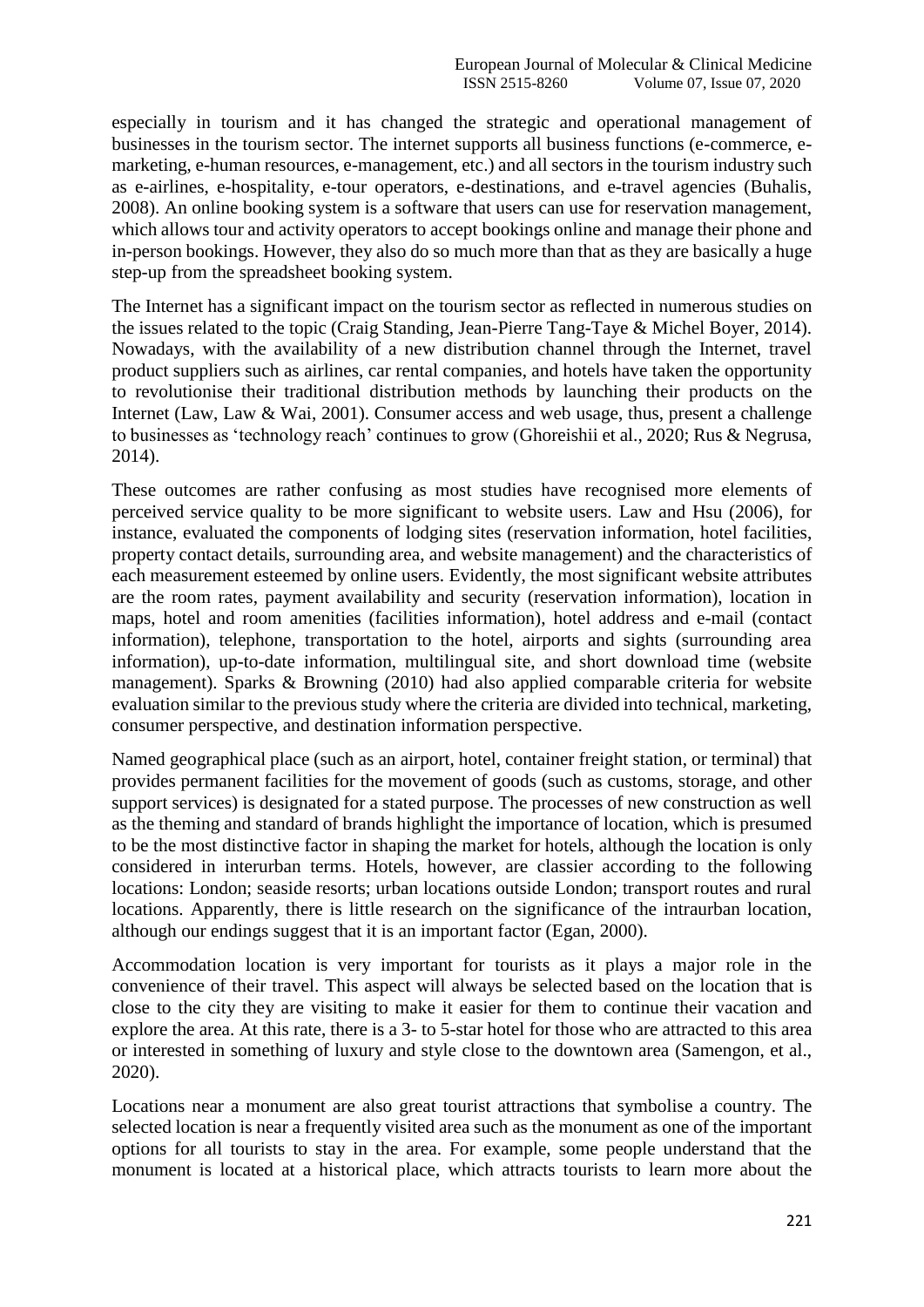monument. There are hotels with a classical concept that portrays a historical character surrounding the area. For example, they will also play a role in narrating the history of the monument, especially to those who are curious and passionate about history and its origin. Meanwhile, backpackers who prefer to use public transport will choose a hotel near the metro and bus. Some visitors find it easier to change the area they are visiting using public transport because it is easy to tell their destinations to the bus drivers. Besides, this area often faces traffic congestion. Additionally, hotels located in this area are budget hotels with only 2-3 stars.

## **3. METHODOLOGY**

In this study, a qualitative research method was applied. As the booking system on the internet is relatively a new in the tourism and hospitality industry, customer behaviour in this industry is always changing day-by-day due to several factors and surrounding as well as the latest trends and technology that are available or applied by the hotels in this industry. Some hotels in the tourism and hospitality industry apply different booking systems and technology in their organisations, and some of the organisations that are new to this system sometimes have different actions and theoretical regulations.

The population of this study includes the tourist's users of the selected hotel booking system (booking.com) in Kelantan, Malaysia. The hotels that we choose represent the entire hotels in Kelantan to ensure that the online booking system is reliable for the tourists to use. As secondary data are required, this study targeted at least 400 online reviews from the guests who had stayed in the 4 hotels selected in this study. However, interviews with the 4 hotels could not be conducted due to the Covid-19 pandemic; hence, the total participants of this study are stated in table 1.

| <b>HOTEL</b>                 |
|------------------------------|
| PERDANA HOTEL                |
| <b>GRAND RIVERVIEW HOTEL</b> |
| <b>GRAND RENAI HOTEL</b>     |
| <b>HOLIDAY VILLA</b>         |

Table 1. Hotels in Kelantan

The hotel online reviews give advantages and real situations to the users of the online booking system as they can view the comments and reviews from the hotels' previous guests before choosing and deciding which hotel to book and stay at.

## **4. FINDINGS AND DISCUSSIONS**

Thematic analysis was used to obtain the data for this study. Thematic analysis is a method of analysing qualitative data, which involves several steps that should be made to obtain the data and ensure that the data can be used properly. The first step is familiarisation, where the required data were obtained from Booking.com comprising four hotels: Perdana Hotel, Grand Riverview Hotel, Grand Renai Hotel, and Holiday Villa Hotel. Subsequently, 100 reviews were collected from the previous guests of each hotel and the reviews were taken per the latest date. The second step is coding, by which after collecting 100 reviews from each hotel, the reviews were then coded to describe their content where the codes represent every 100 respondents who reviewed their stay at the hotel. The third step is generating the themes, whereby each coded review was read and categorised into different themes. The themes were created using the same review content as the other review codes, and each created theme gives information and helps obtain the data for the study. The fourth step is theme reviews, where the data were categorised into the created themes, which should be useful and accurately represent the data, and placed in the correct content segment. If there were any misplacements, the themes would be removed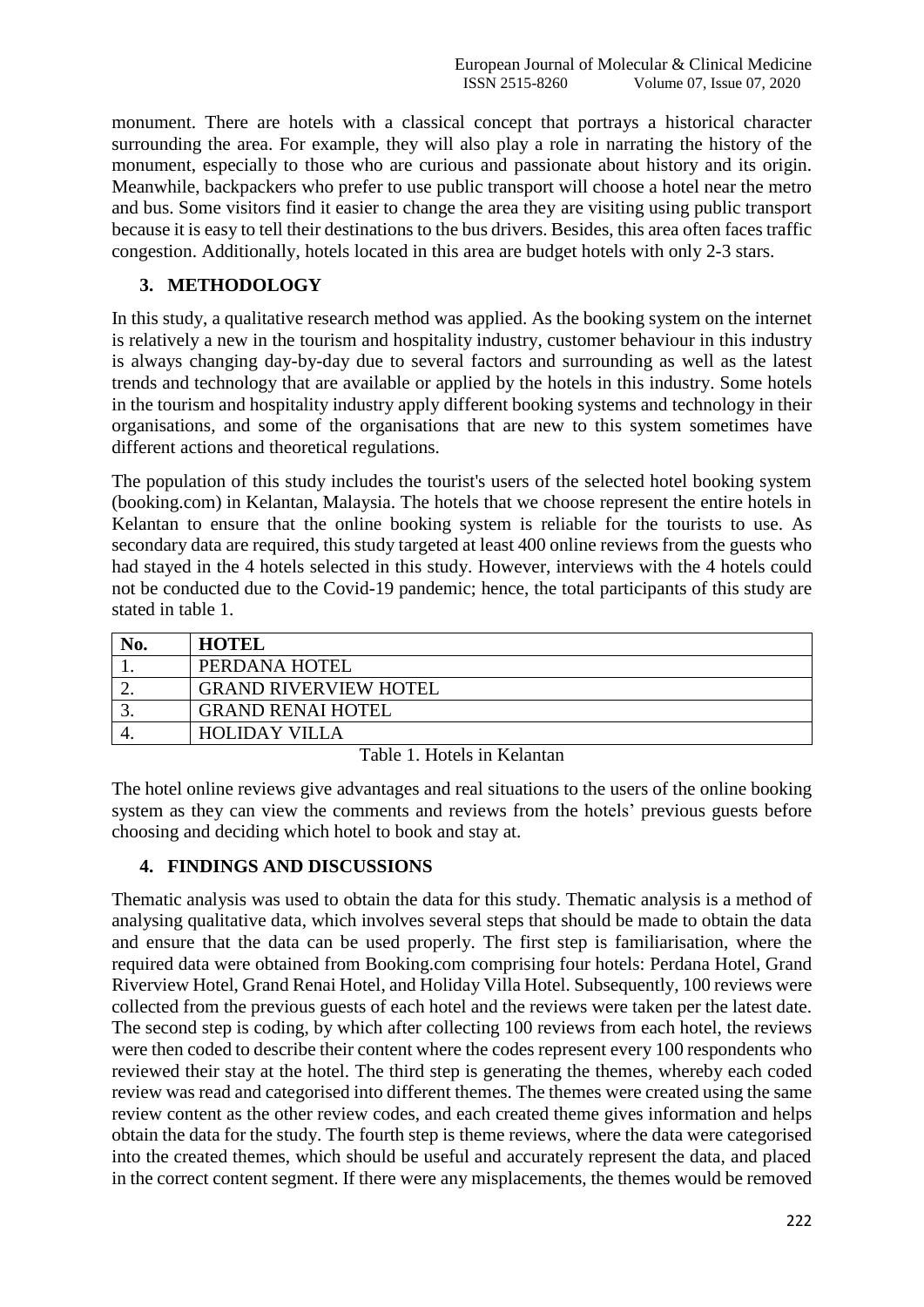or new themes would be created or placed in the existing themes. The fifth step is defining and naming themes, by which after finalising the list of themes, the themes were then defined and named. Defining themes involves formulating exactly what each theme means and how it helps in understanding the data, while naming themes involves coming up with a succinct and easily understandable name for each theme.

The last step is writing the analysis of data. As each hotel has its own theme, the theme was then categorised into positive reviews and negative reviews. The positive and negative reviews were further combined with the four hotels and categorised according to the same themes, also into both positive and negative reviews. From the combined reviews, the data were taken to identify the factors that influence online behaviour in purchasing hotel rooms via Booking.com among tourists in Kelantan. Based on the collected reviews, a few themes were identified from the previous guests at the four selected hotels. The reviews consist of positive and negative reviews, ratings, and details from both customers and servers. The first theme of the review is about the facilities, which were reviewed the most by the customers. To the customers, the facilities are the main features that need to be emphasised when booking a hotel room such as room size, furniture, bathroom, and comfort level. If these criteria are not fulfilled, the customers will not be satisfied with the hotel service. Besides, easy access of facilities such as the gymnasium, swimming pool, sauna, and Jacuzzi are also needed as the main attention of the hotel or the service provider and they need to be well-maintained. Furthermore, air ventilation must also be in a good condition and suitable for the surrounding. To increase customer satisfaction, the service provider must adequately prepare the facilities, such as an adequate and safe parking area for the in-house occupancy.

The hotel facilities should suit the hotel price and rating. While some facilities such as television channels and internet connection may not be important to the service provider, they are very important to the customers and these facilities need to be repaired if they are not functioning well. Moreover, the hotel lobby and cleanliness should be maintained to sustain the hotel image and standard, apart from considering the decoration of the hotel. The hotel should also advertise frequently and utilise internet marketing technology. However, it is noteworthy to address that advertising mediums such as banners and brochures may not be effective to the customers. The advertised services must also be in line with the hotel provider.

The next theme from the customer reviews is regarding the food provided by the hotel, which is one of its essential services that include the morning breakfast, lunch, dinner, and food room service. The food prepared must be fresh and delicious with a wide variety of food menu, especially the food in the buffet line. When providing traditional food, the food must have an authentic taste that fulfil the taste of the local community instead of "delicious" only. This will attract customers whilst promoting the local culture. Furthermore, the food also needs to be adequate for the in-house occupancy. Besides, the food price must be the same as its quality, besides suitable for the customers of every age group. The hotel kitchen team should also improvise the food rotation menu to ensure its variety upon being served to the customers, especially the long-staying ones. The foodservice team plays a big role in ensuring that the customers enjoy their food with high-quality service and a perfect taste of cooking.

The next theme of attention by the customers is regarding the hygiene of the hotel, which is important to attract customers to stay at the hotel besides increasing the number of repeat customers, hotel rating, image, and the standard. The quality of hygiene should be maximised to ensure the health of the hotel staff and hotel visitors. As for this theme, some of the customers based on the reviews were not very satisfied with the bathroom condition. Some of the bathrooms were cleaned properly and some of the customers were also complaining about ants in the bathroom. As for the hotel room, the customers complained about the stains and dullness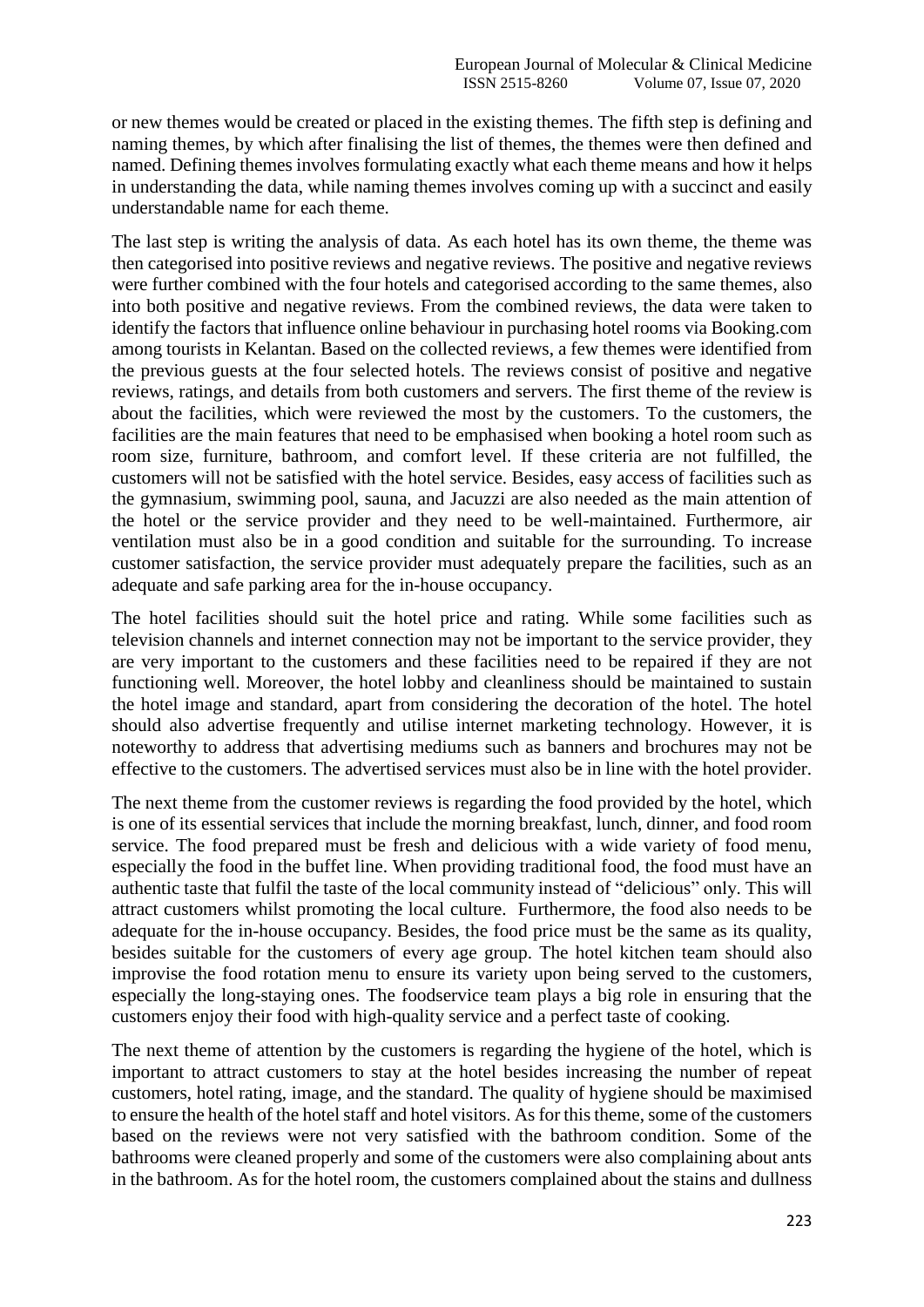in the hotel room, window, and carpet. Some of the rooms also had a bad odour, which was possibly due to previous guests who smoked in the room, and the room was not cleaned using air fresheners. The customers further complained that the swimming pool hygiene is not satisfactory because the pool maintenance job was poorly done. Hence, each hotel must ensure that the housekeeping department and all staff perform their job well.

Despite the negative reviews, there are also positive reviews from the customers where some of the customers stated that the hotel area and rooms are clean, nice, well-maintained, neat, and excellent. Furthermore, most of the positive reviews also rated good food quality, strategic hotel location, and stable internet connection on the Booking.com server. In terms of location, most of the reviewers agreed that the hotel location is the factor influencing their hotel choice. Indeed, hotels that are located in the centre of the city and near to state attractions such as the shopping mall, airport, and other amenities amaze the customers. The location is highly accessible to the customers, especially for them to explore tourist attractions and use public transport. However, some of the customers did not agree that the location near to the city centre is good for them due to noises from the main road, dusty environment, and farther from the mosque; hence lowering customer expectations.

From the perspective of price, Booking.com has clearly stated all information about price, location, and facilities; hence, price should not be an issue. All of the categories of room, price, and others were chosen per the price range that the customers could afford. Most of the customers based on their reviews were satisfied with the price offered by the service provider. Through the hotel booking system, they could get a reasonable price and value for money. However, some of the customers complained that the room quality did not meet their expectations and there were also some issues on additional charges that were rather high.

The aspect of hotel safety met the expectations of customers who stayed at the hotel. Although an open parking space is provided to the customers, the parking space is always guarded by the security personnel at the hotel area. However, one customer stated that the carpark at Hotel Grand Renai has no security and shares with a supermarket. This is concerning to anyone who intends to book a stay at the hotel. Some customers were also complaining that the hotel room has no security officer. Besides, as stated by some customers, the window and toilet doorknob in some hotel rooms also did meet the standards of security.

Most of the customers were satisfied with the service from the hotel staff who were extremely helpful, friendly, courteous, and efficiently satisfy the customers. Sometimes, hotels may experience a lack of staff to cover the hotel operations and the problems might interfere with the service quality of the hotel staff. Inexperienced staff such as new trainees and new staff members were slow and incompetent as complained by the customers. Other than the stated themes, most of the customers also gave general reviews. Overall, they are positively satisfied with the overall services and the hotel was rated excellent, exceptional, and wonderful. Figure 1 shows a pie chart of the guests who stayed at the four hotels selected in this study. Most of the reviews were posted by hotel guests from Malaysia with 90%, followed by Singapore and Thailand with 3% and 2%, respectively, while the rest of the countries were the minority.

Table 1 shows the number of reviews taken in this study. The total number of reviews is 401, which involves a total of 16 countries. There are 361 reviews from Malaysia and followed by Singapore with 11 reviews and Thailand with 8 reviews. There are also 2 reviews from Poland, Russia, the United Kingdom, and Canada, respectively, and only one review from the other countries. Figure 2 shows the themes of the reviews after they were categorised into the same theme with 650 reviews after a total of 401 reviews were categorised into the themes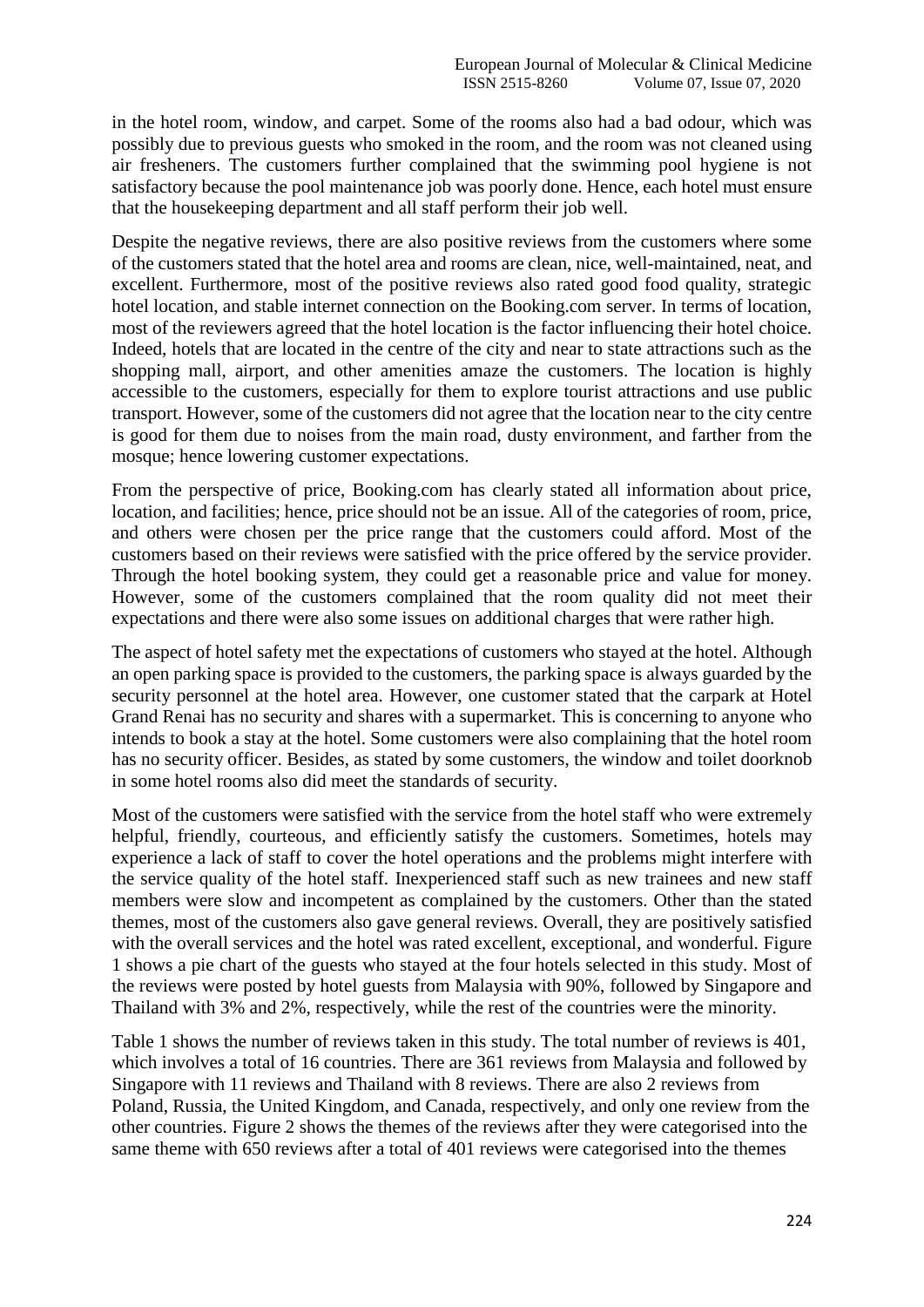based on customer reviews. Specifically, there are 413 positive reviews and 237 negative reviews, whereby the reviews are mainly about the facilities.



Figure 1. The origin of the online reviewers

| <b>Brunei</b>         | 1              |
|-----------------------|----------------|
| Germany               | 1              |
| Malaysia              | 361            |
| Norway                | 1              |
| Poland                | $\overline{2}$ |
| Russia                | $\overline{2}$ |
| Singapore             | 11             |
| Thailand              | 8              |
| <b>United Kingdom</b> | $\overline{2}$ |
| Australia             | $\mathbf{1}$   |
| Denmark               | $\mathbf{1}$   |
| France                | 1              |
| Canada                | $\overline{2}$ |
| Saudi Arabia          | $\mathbf{1}$   |
| China                 | $\mathbf{1}$   |
| Spain                 | $\mathbf{1}$   |
| Switzerland           | 1              |
| Italy                 | $\mathbf{1}$   |
| Japan                 | 1              |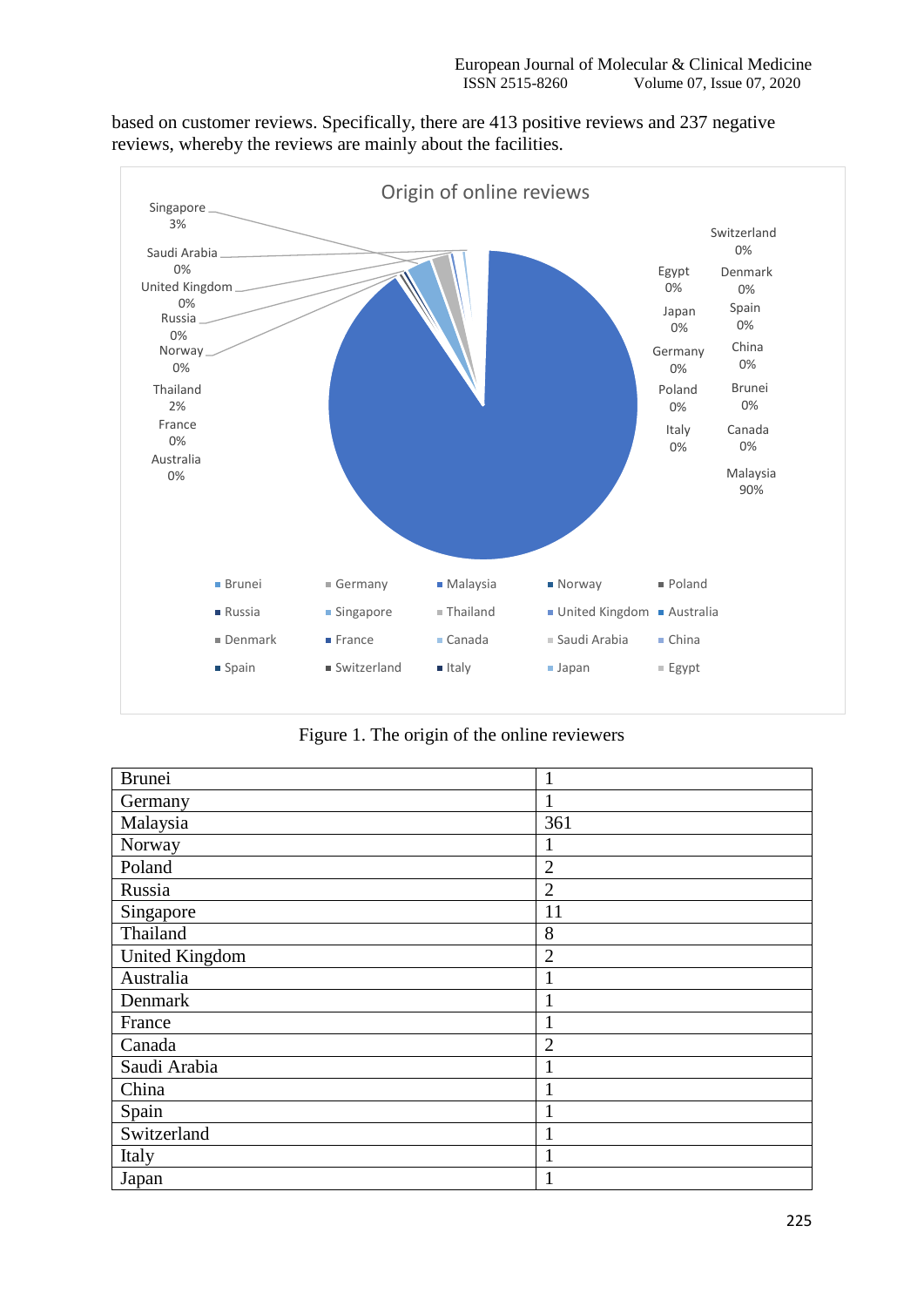| $\blacksquare$<br>-----<br>$\tilde{\phantom{a}}$ |        |
|--------------------------------------------------|--------|
| -<br>,,,<br>_<br>11 A.D<br>∼                     | $-401$ |



Table 2. The origin of the online reviewers

Figure 2. The themes in the online reviews

The results from both collections revealed that the key theme findings mostly involve internal and external factors of the hotel establishment. The most highlighted themes of the study are customer service, facilities, amenities, safety, and price, which grant the profits gained by each establishment. The online platform was organised by the Booking.com company, a mobile application via a travel metasearch engine for online lodging reservations. The Booking.com application also contains information that includes lodging establishment details such as room occupancy, room type, room price, hotel location, and hotel facilities. Through online booking, customers can compare the pros and cons of each listed accommodation based on the information provided by each hotel based on the location and other details on the Booking.com application. Evidently, the most highlighted themes are facilities, food, location, security, price, and services. There are also several unidentified themes that are not related to the increase in the lodging establishment rating.

Internet technology has totally influenced the increase in the development of the online hotel reservation system. In addition, the internet makes it easy to transmit and spread information as quickly and transparently as the marketing objective. Most hoteliers and businesses have experienced a huge impact following the trending era of modern technology. Besides working as the marketing and communication tools, technology is also one of the biggest challenges to be faced by the hotel industry in Malaysia, especially in Kelantan. The Booking.com application objectively attracts customers with promotions through various social sites and digital marketing methods. As all systems use the internet, they would not be operational if there is no internet. As such, the internet helps expand and spread information for marketing purposes such as promotions, deals, and vouchers.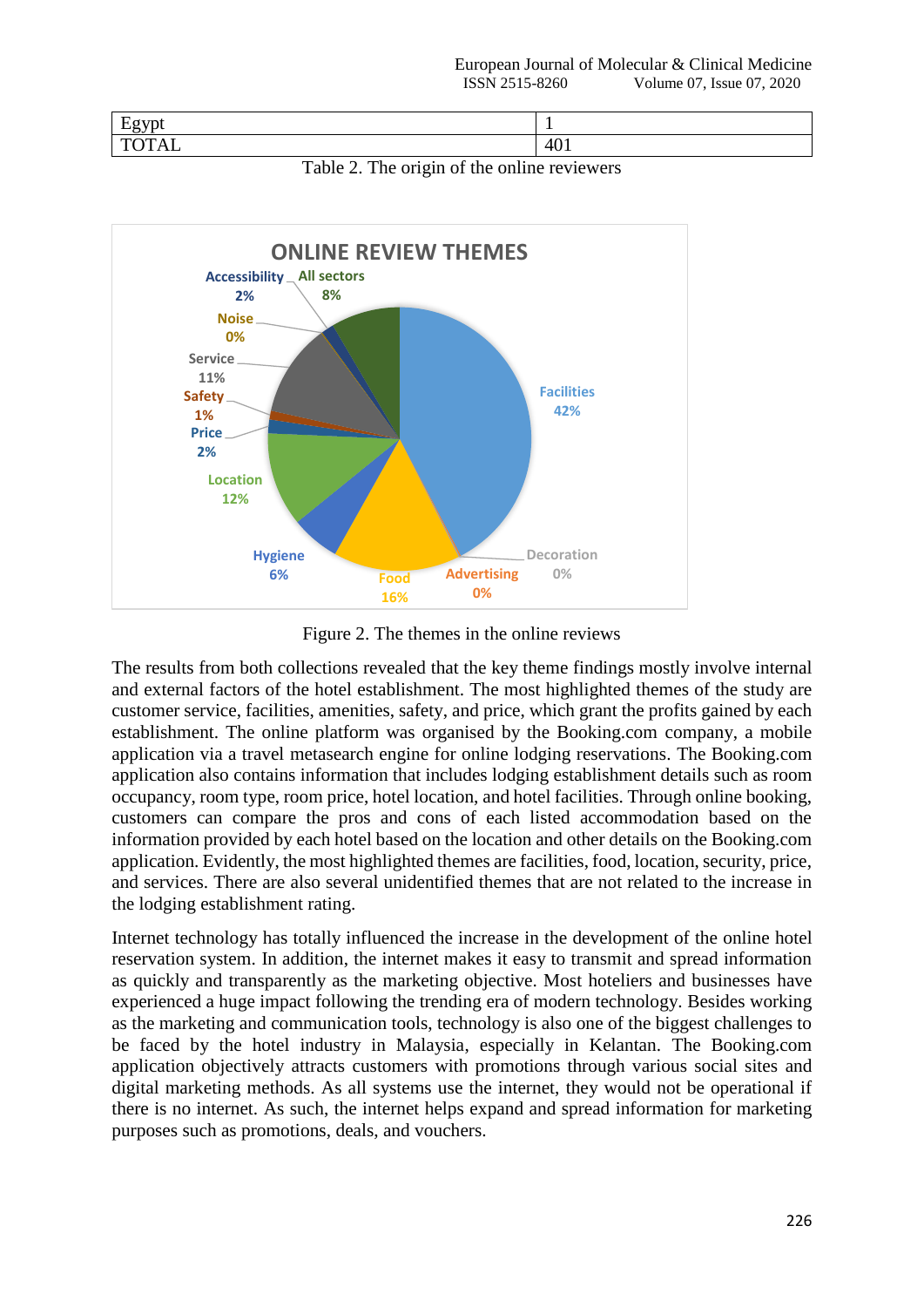Online hotel reservation system like Booking.com relies tremendously on reviews from previous customers through their experiences with the hotel booking of their choice. Reviews, either positive or negative, build up hotel establishment ratings based on the stars rated by the customers. Nowadays, hotel lodging establishment mostly uses the internet technology to run businesses; hence, if the internet or the computers are not working or known as "server down", the server assigned for a process may not respond due to power failure, network problem, operating system crashes, or server hardware problem. In such a case, it would be really hard for the hotel staff to do any work and run the hotel business. Indeed, technology can improve everything, but at the same time, it will also cause problems in time. Further analysis also showed many benefits the internet technology that assists in the online hotel reservation system by enabling customers to make reservations with only a few clicks and decide their payment methods, for example, upon checking-in or online. Besides, the online hotel reservations system helps increase the productivity of the hotel employees from time to time as the Booking.com application has simplified the workload of the front desk staff.

As for recommendations, the online hotel reservation system should consider following the Fourth Industrial Revolution (IR 4.0) for future business in the hotel lodging industry. Industry 4.0 is the subset of the fourth phase in which we are slowly moving past the third industrial revolution and are eventually advancing into IR 4.0. IR 4.0 includes the use of computers and automation, thereby creating more efficiency in the hotel industry. Besides, it comes into the picture with the production of connectivity between these types of machinery. The "smart" hotel industry can operate efficiently with less human-error in operation and the use of a smart system in the online hotel reservation system works faster as it only requires a few clicks to make reservations. Industry 4.0 is also the trend in processes that include internal operation, cyber-physical operation, the internet of things, industrial internet of things, cloud computing, cognitive computing, and artificial intelligence.

This modern technology will help in the early detection of hotel occupancy capacity as the Booking.com application is connected to the property management system of the hotel, which contributes to the management of the hotel. Furthermore, this will increase the productivity, quality, and agility benefits that have a significant competitive value within the hotel market whilst helping the hotel generate the data on product use or service to refine products and services that best meet customer needs. Just like every business, customer satisfaction is very important and it is a never-ending process that requires current modifications as customers tend to change according to the current market, demand, socio-cultural factors, and government regulations. Therefore, this revolution offers disruptive digital business models to provide digital solutions to customers that best meets their needs.

## **5. CONCLUSION**

In conclusion, there are positive and negative sides to reserving hotel rooms via Booking.com among tourists in Kelantan. The theme was then categorised into positive reviews and negative reviews, which were further combined with the four hotels selected in this study and categorised according to the same themes where the combined themes were also categorised into both positive and negative reviews. From the combined reviews, the data were collected to identify the factors that influence the online behavior towards reserving hotel rooms via Booking.com among tourists in Kelantan. To the customers, the facilities are deemed an important factor. The Booking.com online application also contains information that includes lodging establishment details such as room occupancy, room type, room price, hotel location, and hotel facilities. Through online booking, customers can compare the pros and cons of each listed accommodation from the information provided by each hotel based on their location and details on the Booking.com application. Based on the collected reviews, several themes could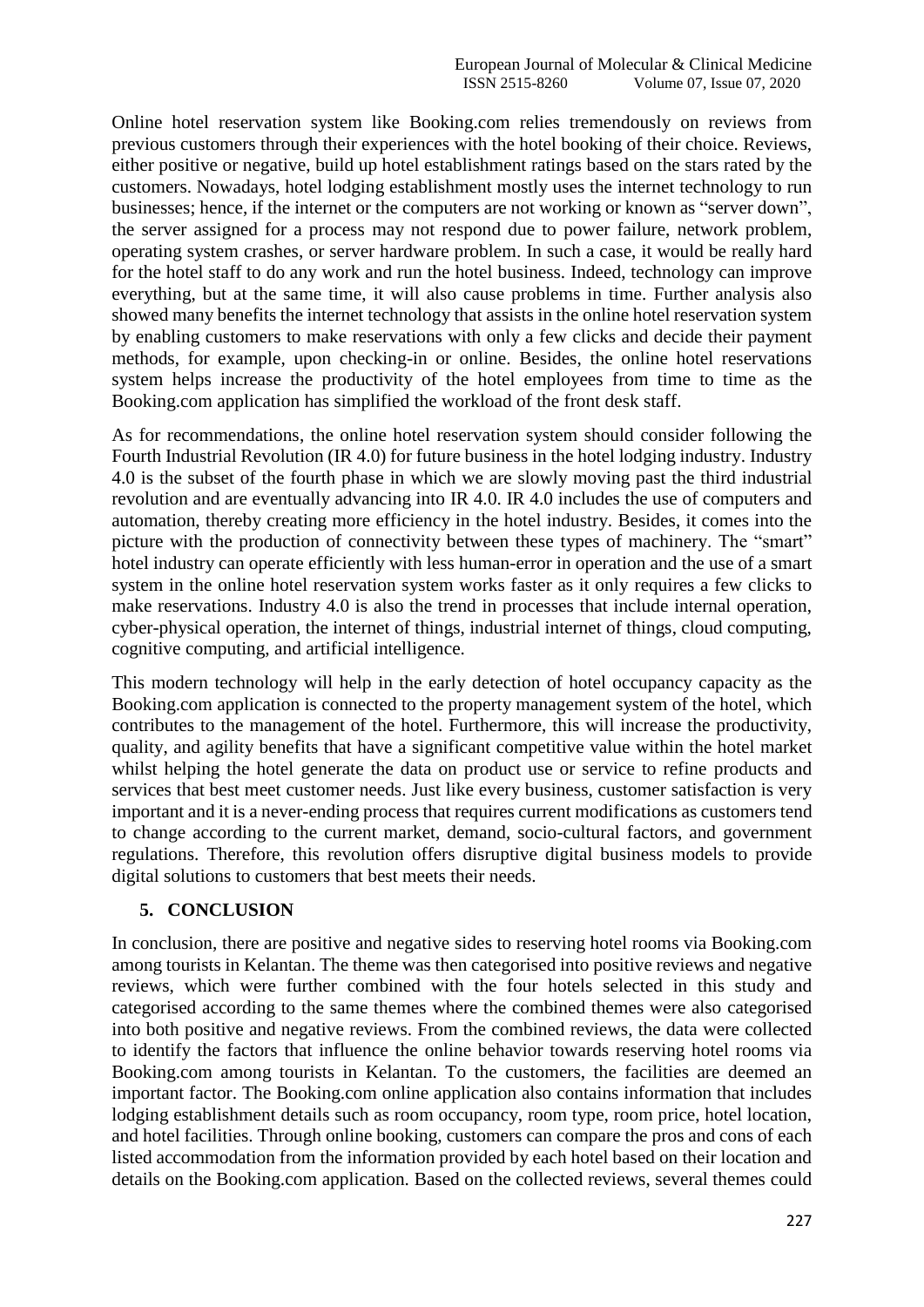be identified from the customers who stayed at the four hotels selected in this study. The reviews are both positive and negative. The first theme of the review emphasises the facilities, which are reviewed and highlighted the most by the customers. Indeed, internet technology has totally influenced the increase in the development of an online hotel reservation system as most hoteliers and businesses have experienced a huge impact following the trending era of modern technology. Additionally, the hotel facilities should suit the price and hotel rating. As the online hotel reservation system like Booking.com relies tremendously on the reviews and experiences from previous customers on the hotel booking of their choice, this modern technology will assist in the early detection of hotel occupancy capacity since the Booking.com application is connected to the property management system of the hotel that, in turn, contributes to the management of the hotel. The results showed that the reviewers were concerned about the facilities and the services provided by the hotel, thereby influencing tourist behaviour in reserving hotel rooms via Booking.com among tourists in Kelantan as in the context of this study. The trend in the online booking system is leading and has become mainstream especially in the era of IR 4.0. Hence, the online booking system such as Booking.com makes it easier for guests to book rooms and lodging accommodation.

#### *Acknowlegdement*

A special thanks to the authors particularly from the Faculty of Hospitality, Tourism and Wellness and Faculty of Entrepreneurship and Business, Universiti Malaysia Kelantan for their time in publishing this article.

## **6. REFERENCES**

- [ 1] Aziz, R. C., Hashim, N. A. A. N., Omar, R. N. R., Yusoff, A. M., Muhammad, N. H., Simpong, D. B., Abdullah, T., Zainuddin, S. A., & Safri, F. H. M. (2019). Teaching and Learning in Higher Education: E-Learning as a Tool. *International Journal of Innovative Technology and Exploring Engineering (IJITEE)*, 9(1), 458-463.
- [ 2] Buhalis, D. (2003). *eTourism: Information Technology for Strategic Tourism Management*. London, UK: Pearson (Financial Times/Prentice Hall).
- [ 3] Buhalis, D., & Jun, S. H. (2011). E-tourism. *Contemporary Tourism Reviews*, 2-38.
- [4] Buhalis, D., & Law, R. (2008). Progress in information technology and tourism management: 20 years on and 10 years after the Internet – The state of eTourism research. *Tourism Management*, 29(4), 609-623.
- [ 5] Cooper, C., Fletcher, J., Fyall, A., Gilbert, D. & Wanhill Stephen (2008). *Tourism principle and practice*. 4th ed. Harlow, England: Prentice Hall.
- [ 6] Craig Standing, Jean-Pierre Tang-Taye & Michel Boyer (2014). The Impact of the Internet in Travel and Tourism: A Research Review 2001–2010, *Journal of Travel & Tourism Marketing*, 31(1), 82-113.
- [ 7] Egan, D. J., & Nield, K. (2000). Towards a Theory of Intraurban Hotel Location. *Urban Studies,* 37(3), 611–621.
- [ 8] El-Said, O. A. (2020). Impact of online reviews on hotel booking intention: The moderating role of brand image, star category, and price*. Tourism Management Perspectives,* 33, 1-12.
- [ 9] Frangialli, F., Habermann, H., Franchet, Y., & Kincannon, C. L. (2001). *Tourism Satellite Account: Recommended Methodological Framework*. Luxembourg, Madrid, New York, Paris: Communities, Commission.
- [ 10] Ghoreishii, B., Khaleghi Esfahani, M., Alizadeh Lushabi, N., Amini, O., Aghamolaie, I., Hashim, N. A. A. N., & Alizadeh, S. M. S. (2020). Assessment of Geotechnical Properties